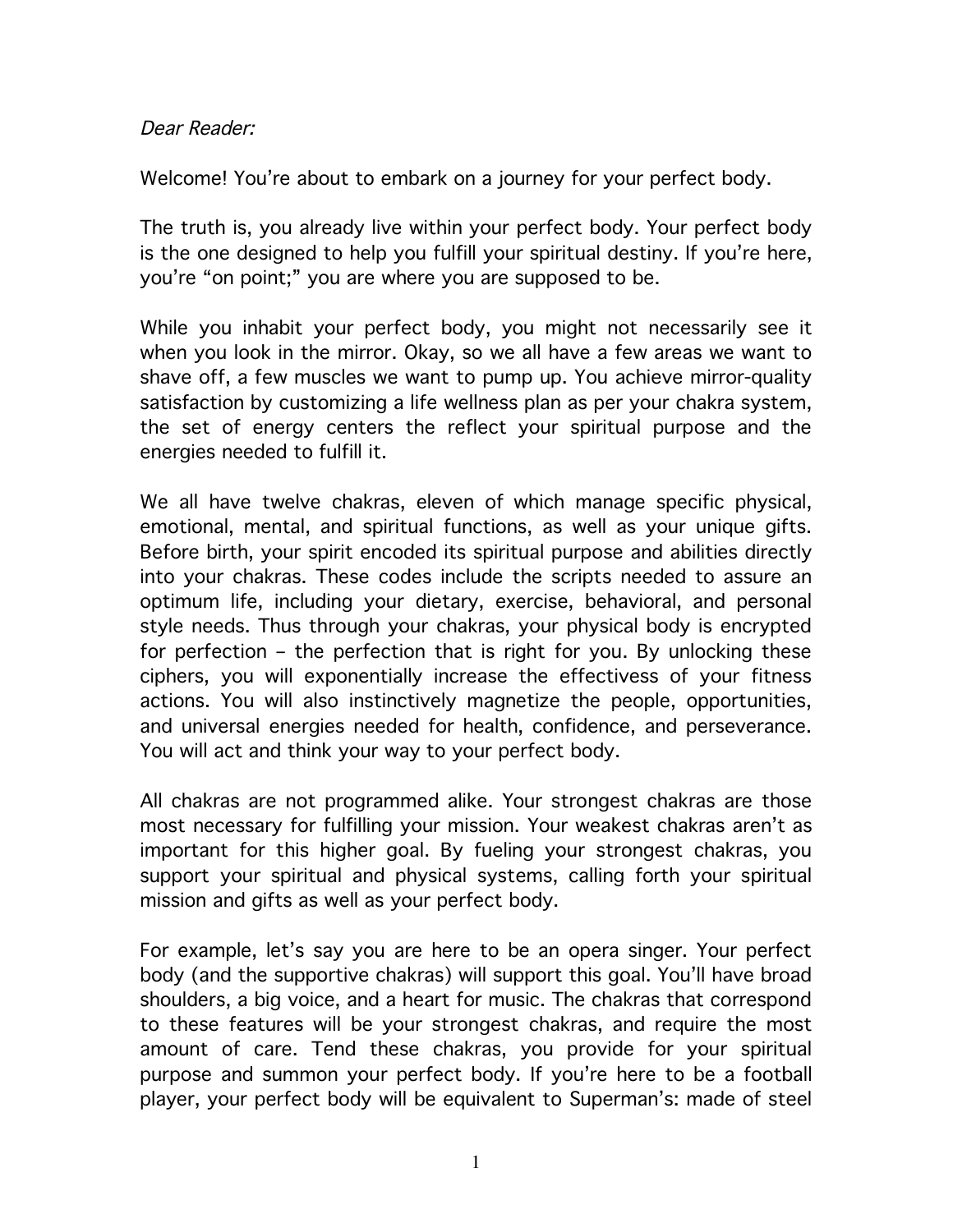and stone. It won't be necessary to sing the national anthem—just to offer stadium fans something to sing about.

In this file, you will find a questionnaire to help you figure out your strongest versus weakest chakras. You will compile a list of these chakras, top to bottom, to gain understanding of your core personality. If you customize your physical behaviors, mental attitudes, daily life, and decision making to your core personality, as determined by your chakra line-up, you will automatically begin to achieve exponential health benefits—as well as a happier life!

After the questionnaire, I have included a brief synopsis of each of the main eleven chakras. This data will help you provide for your chief life needs. To obtain specific recommendations for calling forth your perfect body according to chakra type, please read my book, Attracting Your Perfect Body Through the Chakras.

Thanks for being interested – in yourself!

Blessings, Cyndi Dale www.cyndidale.com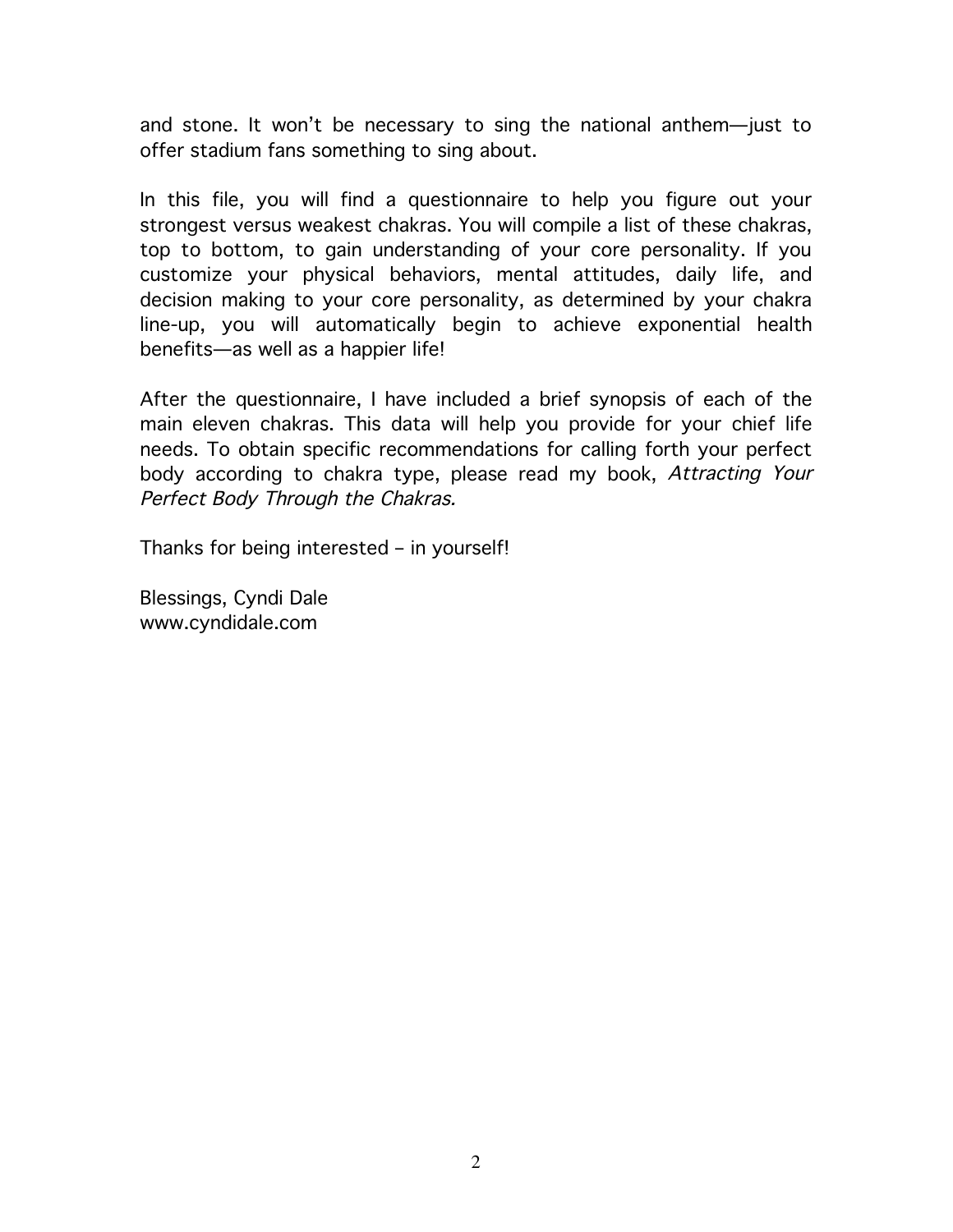Uncovering Your Perfect Body

What's your perfect body? It's the one that mirrors your essence, enables you to fulfill your spiritual destiny, and fuels your spiritual gifts.

# Stronger versus Weaker Chakras: Determining Your Perfect Body Code

Not every chakra needs to be fully utilized in order to achieve your spiritual purpose. You only need to follow the wisdom of your strongest or most potent chakras to unlock your perfect body codes, and attract the energies you need for optimum health. By basing your perfect body plan on your strongest chakra programs, you automatically engage the complementary auric fields that magnetize supportive energies and deflect negative ones.

Ultimately your perfect body is a means to an end. It is a mode of transportation for your spirit, an expression of spirit that allows you to connect with the world at large. By supporting yourself in creating and maintaining your perfect body, you are undertaking an essential spiritual endeavor. You are agreeing to live as the spirit that you are.

## QUIZ: YOUR STRONGEST CHAKRAS

There are lots of tests and techniques for figuring out your body type, nutritional needs, or exercise requirements. This quiz is different, because it aims at pinpointing the underlying spiritual nature of your body so that you can build a perfect body from a spiritual base. By taking this quiz, you will separate your strongest from your weakest chakras, which will later enable you to construct your perfect body plan.

Directions: Circle your replies to the following statements, deciding if you agree or don't agree. The scale is zero to five. Zero means, "I disagree completely," while five means, "I agree completely." You will score the quiz after taking it. Save the results; you will be working with them throughout this book.

- 1. My diet is at its worst when I'm worried about finances.
	- 0 1 2 3 4 5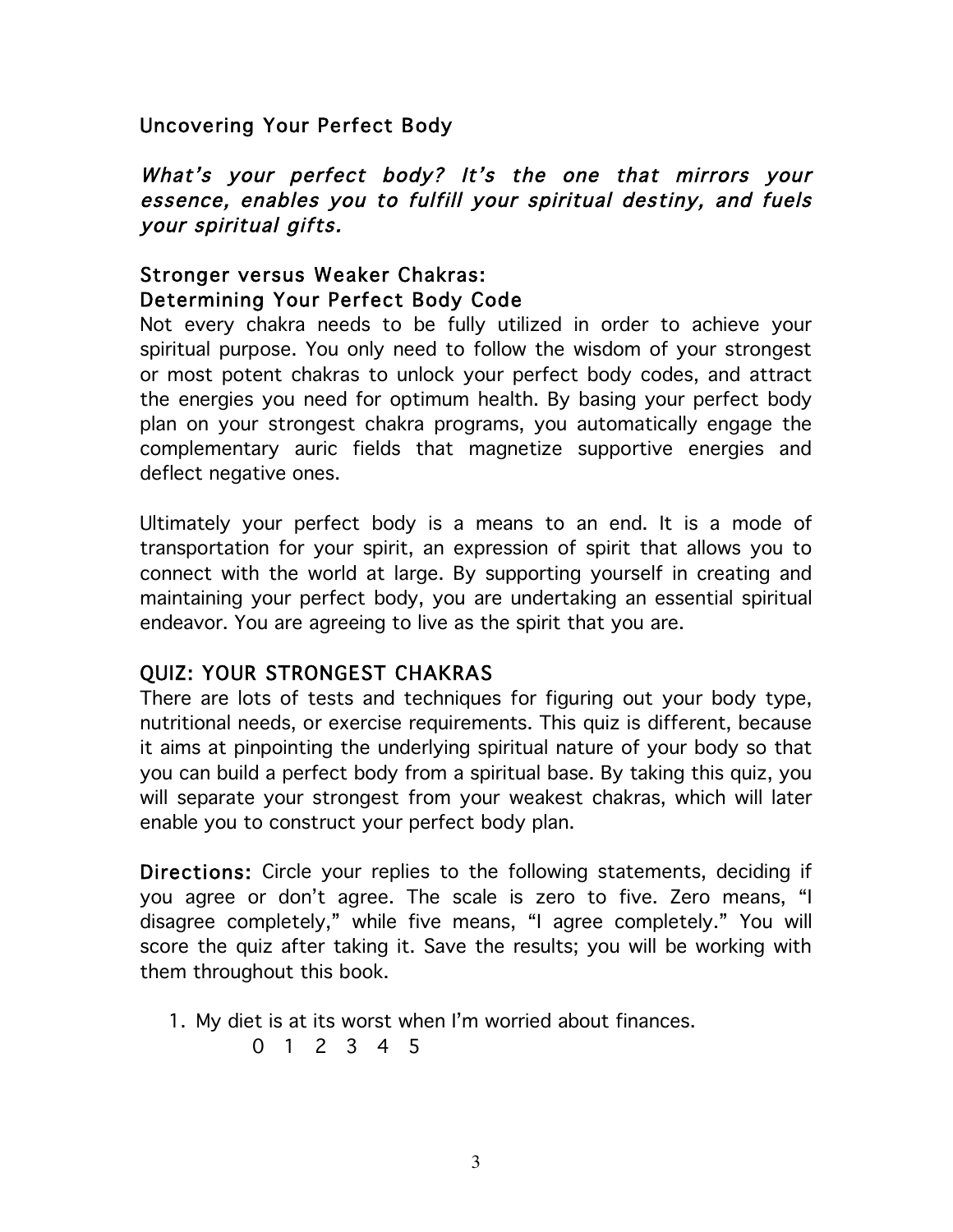- 2. I like exercising best if I'm "dressed" for the exercise, such as when wearing the right exercise clothing.
	- 0 1 2 3 4 5
- 3. I desire a fitness program that brings me closer to God or my spiritual guidance.
	- 0 1 2 3 4 5
- 4. What's the reason for a body? It's my connection to Nature and the natural world.

5. I usually exercise when I'm happiest, and have a hard time when I'm not.

0 1 2 3 4 5

6. I stop eating healthy when thinking about all the tragedies in the world.

0 1 2 3 4 5

- 7. I best alleviate stress through verbal means, such as by listening to music, reading a book, or writing or talking about the problem. 0 1 2 3 4 5
- 8. I get rid of stress by dealing with the negative thinking causing the problem.

- 9. I free myself from stress by connecting with family or a loved one. 0 1 2 3 4 5
- 10. What's the reason for a body? It's a medium for learning and communicating. 0 1 2 3 4 5
- 11. I like exercises that make feel able to command superpowers when I'm doing them.
	- 0 1 2 3 4 5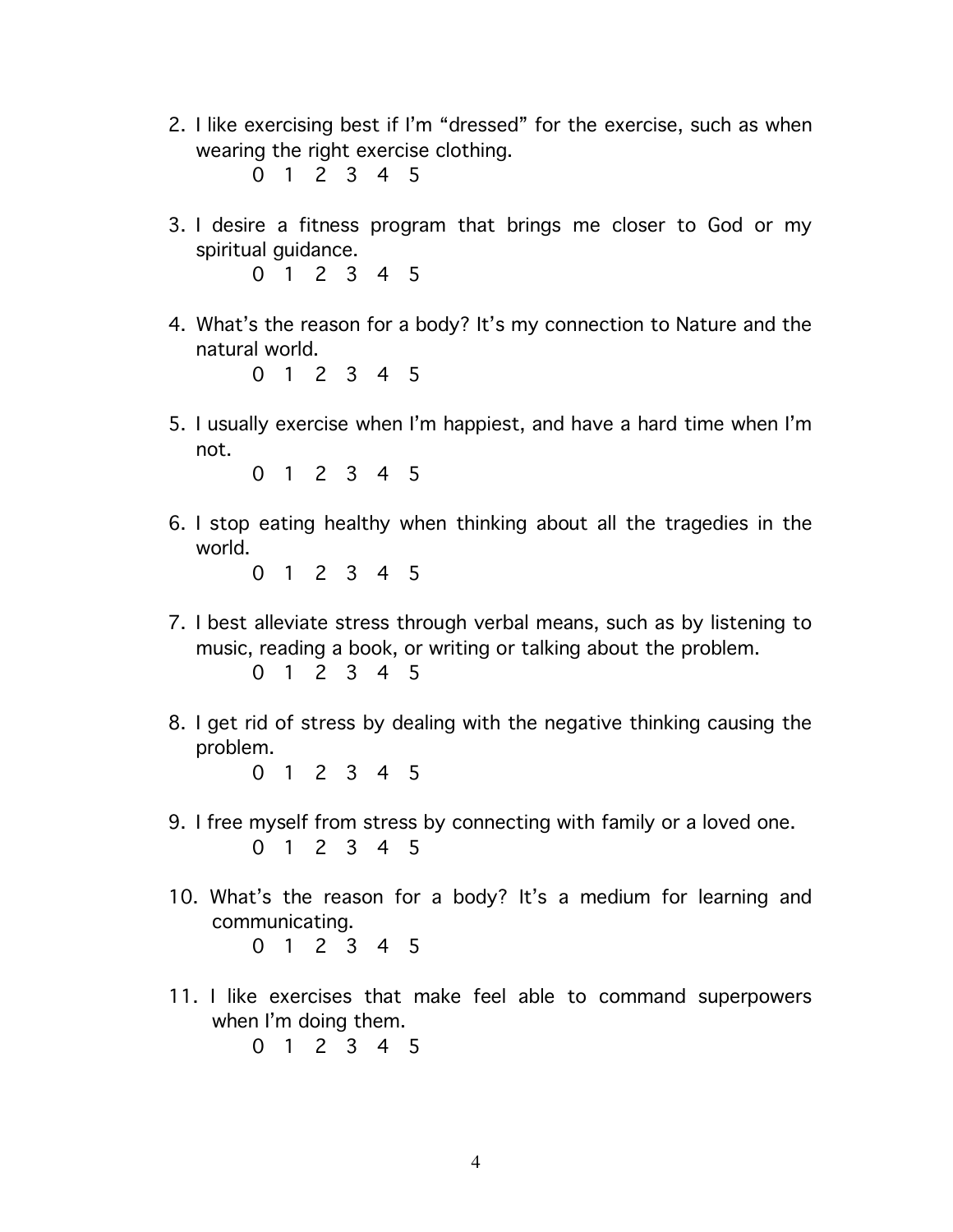12. My diet gets out-of-control when I'm unable to maintain my regular life schedule.

- 13. The ideal fitness program will leave me looking my absolute best to the outside world.
	- 0 1 2 3 4 5
- 14. It's impossible for me to eat healthy if I'm overwhelmed with negativity or feelings of powerlessness.

- 15. I love any type of exercise or movement just don't make me sit still long!
	- 0 1 2 3 4 5
- 16. I like to dress in clothing that has a magical quality. 0 1 2 3 4 5
- 17. I cope with stress by tapping into worlds, guides or powers that are beyond this one. 0 1 2 3 4 5
- 18. What's the reason for a body? Through it, I connect with others in relationship. 0 1 2 3 4 5
- 19. I eat unhealthy when I'm really emotional. 0 1 2 3 4 5
- 20. I stop eating healthy when life loses its mysterious, magical quality. 0 1 2 3 4 5
- 21. I like clothing that shows my personal and spiritual values. 0 1 2 3 4 5
- 22. My favorite forms of exercise all take me outdoors. 0 1 2 3 4 5

<sup>0 1 2 3 4 5</sup>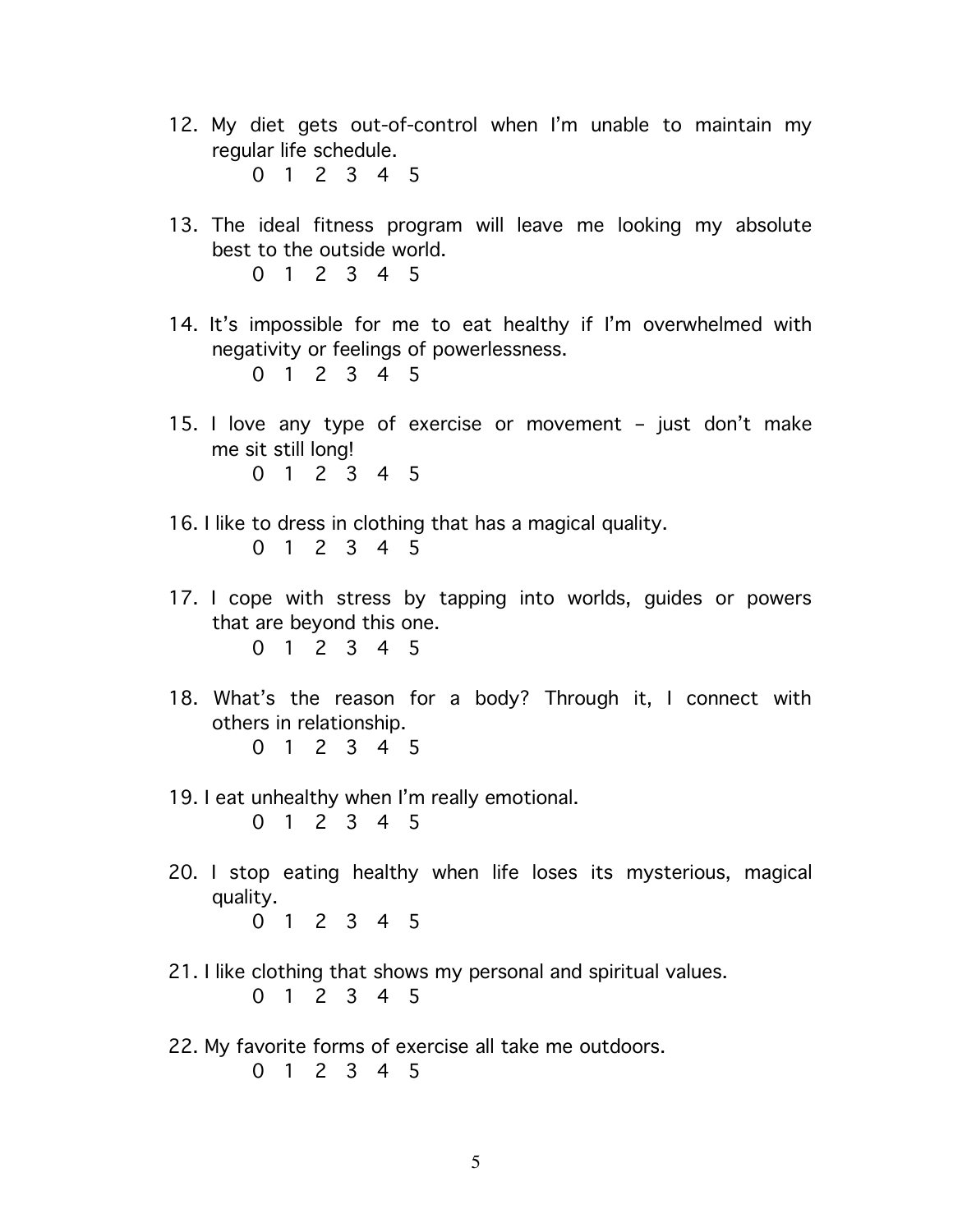- 23. I like clothing that is intelligent and fit for all the tasks that I have to do on a particular day.
	- 0 1 2 3 4 5
- 24. What's the reason for a body? It's a "crossing point" between dimensions and spaces. 0 1 2 3 4 5
- 25. Relationships problems are the main cause of unhealthy eating. 0 1 2 3 4 5
- 26. I select clothing that helps me look and feel successful.

- 27. I forget my stress by helping others with problems more serious than my own. 0 1 2 3 4 5
- 28. I want a fitness program that incorporates music or learning, as in being taught by a trainer, etc. 0 1 2 3 4 5
- 29. The optimum fitness program will empower me to be a strong and forceful leader.
	- 0 1 2 3 4 5
- 30. What's the reason for a body? It's what I inhabit to help change the problems in world.

0 1 2 3 4 5

31. The ideal fitness program will bring me outdoors and in concert with Nature.

- 32. It's easiest for me to exercise listening to music, television or books-on-tape.
	- 0 1 2 3 4 5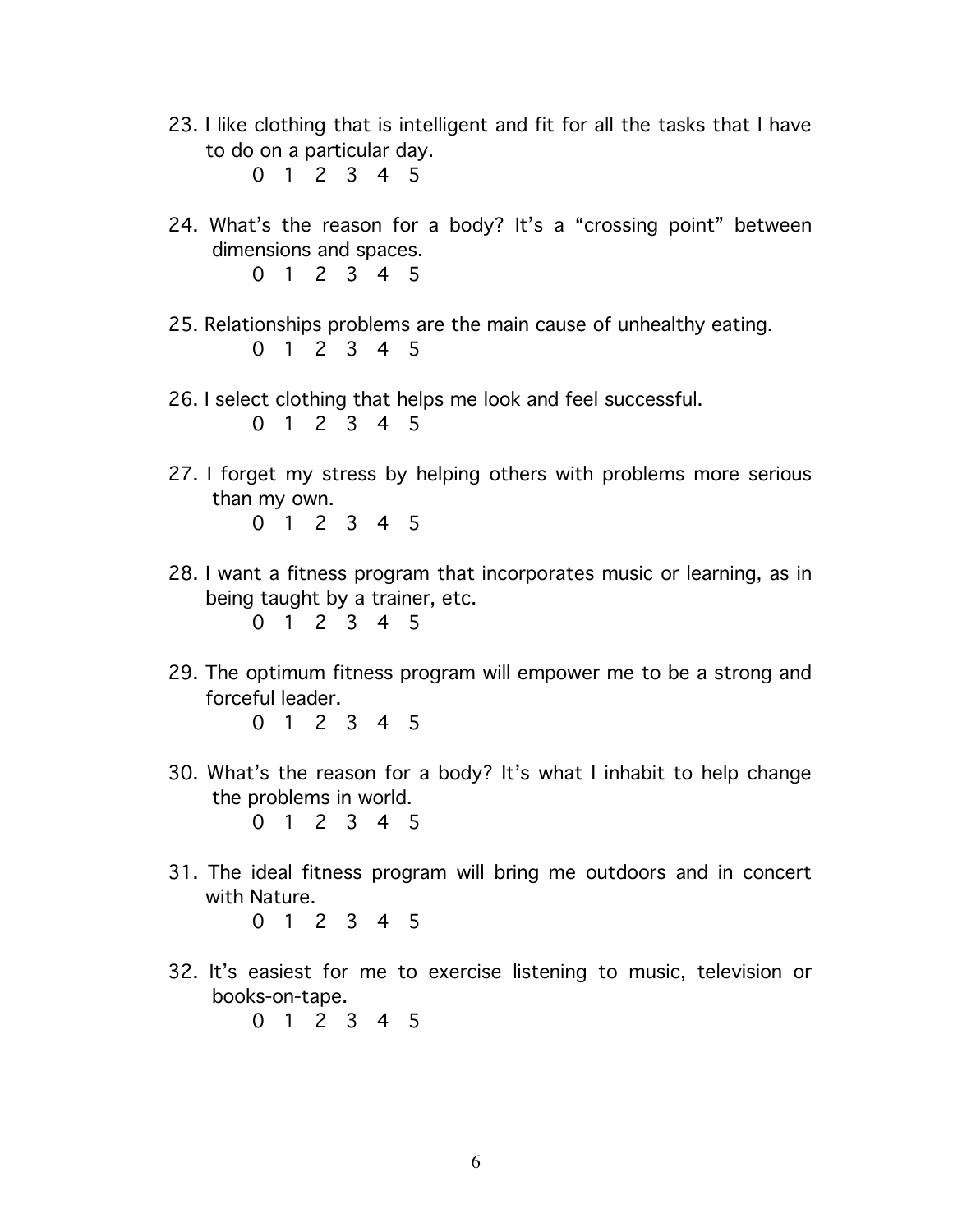33. A fitness program needs to leave me feeling happier and less emotional.

0 1 2 3 4 5

- 34. What's the reason for a body? It's who I am. I am my body. 0 1 2 3 4 5
- 35. What's the reason for a body? It's the vehicle for God and acts of goodness. 0 1 2 3 4 5
- 36. I like dressing to make a point about a global issue or concern. 0 1 2 3 4 5
- 37. I like exercise routines, especially if I know which exercises provide which benefits.
	- 0 1 2 3 4 5
- 38. An ideal fitness program will involve other people, whom I can get closer to through the process.

- 39. I choose clothes that express my creativity. 0 1 2 3 4 5
- 40. What's the reason for a body? It's a creative outlet of my inner feelings.
	- 0 1 2 3 4 5
- 41. What's the reason for a body? It's a command center for powers and forces.
	- 0 1 2 3 4 5
- 42. I get stress relief by getting out in Nature. 0 1 2 3 4 5
- 43. I eat poorly when my self-image is low. 0 1 2 3 4 5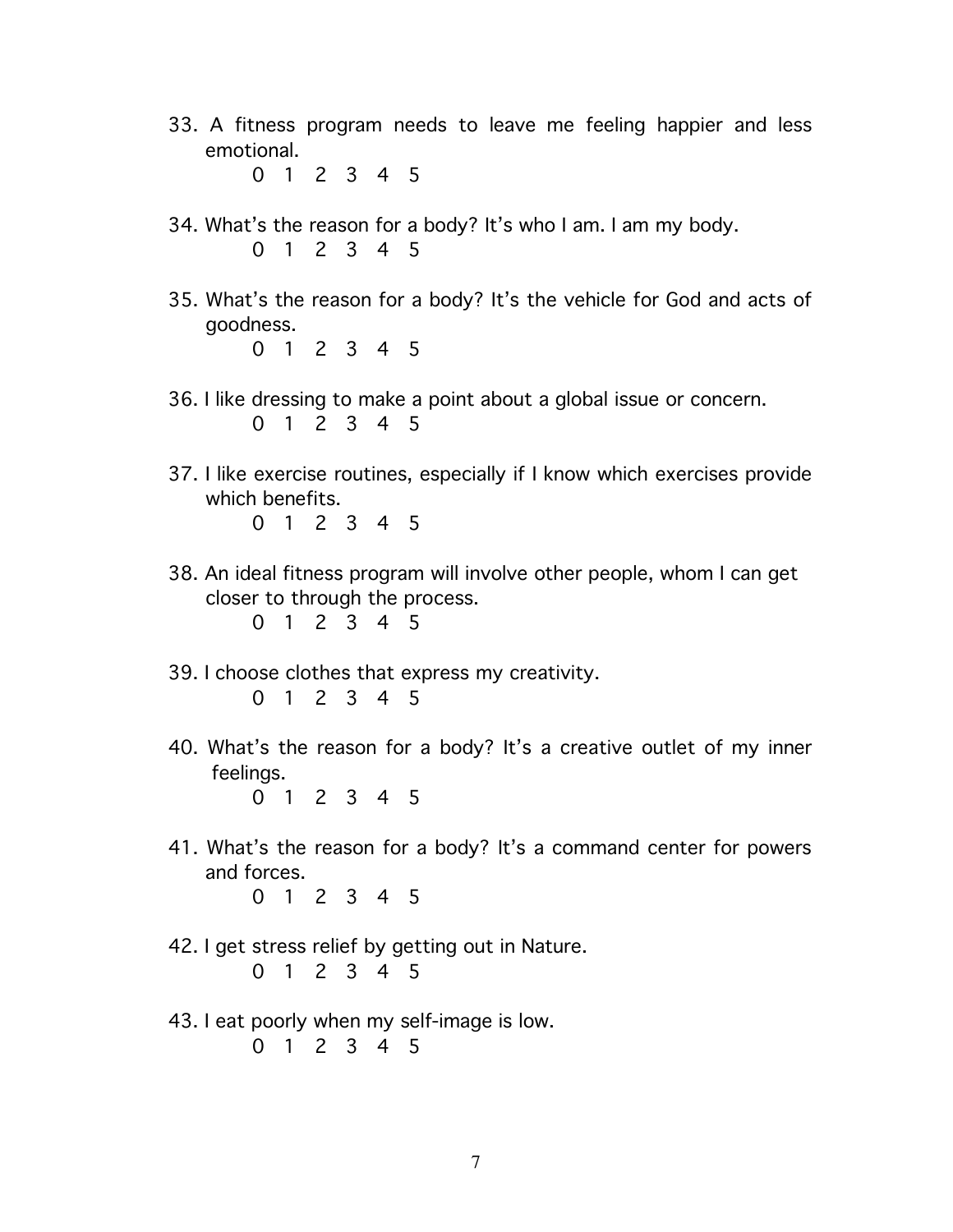- 44. An ultimate fitness program will open me to supernatural powers or life's greater mysteries.
	- 0 1 2 3 4 5
- 45. I don't always pay attention to my clothes; sometimes I'm more interested in what I'm learning or communicating.
	- 0 1 2 3 4 5
- 46. I eat unhealthy when I'm unable to express my needs or opinions. 0 1 2 3 4 5
- 47. I best work with stress by praying or meditating as means of getting God's help.
	- 0 1 2 3 4 5
- 48. I don't eat well when I'm stuck indoors and can't get outside. 0 1 2 3 4 5
- 49. To alleviate stress, I work. Hard. 0 1 2 3 4 5
- 50. I like clothing that helps others find me approachable and welcoming.
	- 0 1 2 3 4 5
- 51. My perfect fitness program will somehow benefit the world, or at least brings its peoples closer together. 0 1 2 3 4 5
- 52. My stress alleviates when I'm able to forcefully effect change in my life, or in someone else's.
	- 0 1 2 3 4 5
- 53. I like exercises that put me in touch with supernatural energies or phenomenon.

- 54. What's the reason for a body? It's the visual expression of my inner self.
	- 0 1 2 3 4 5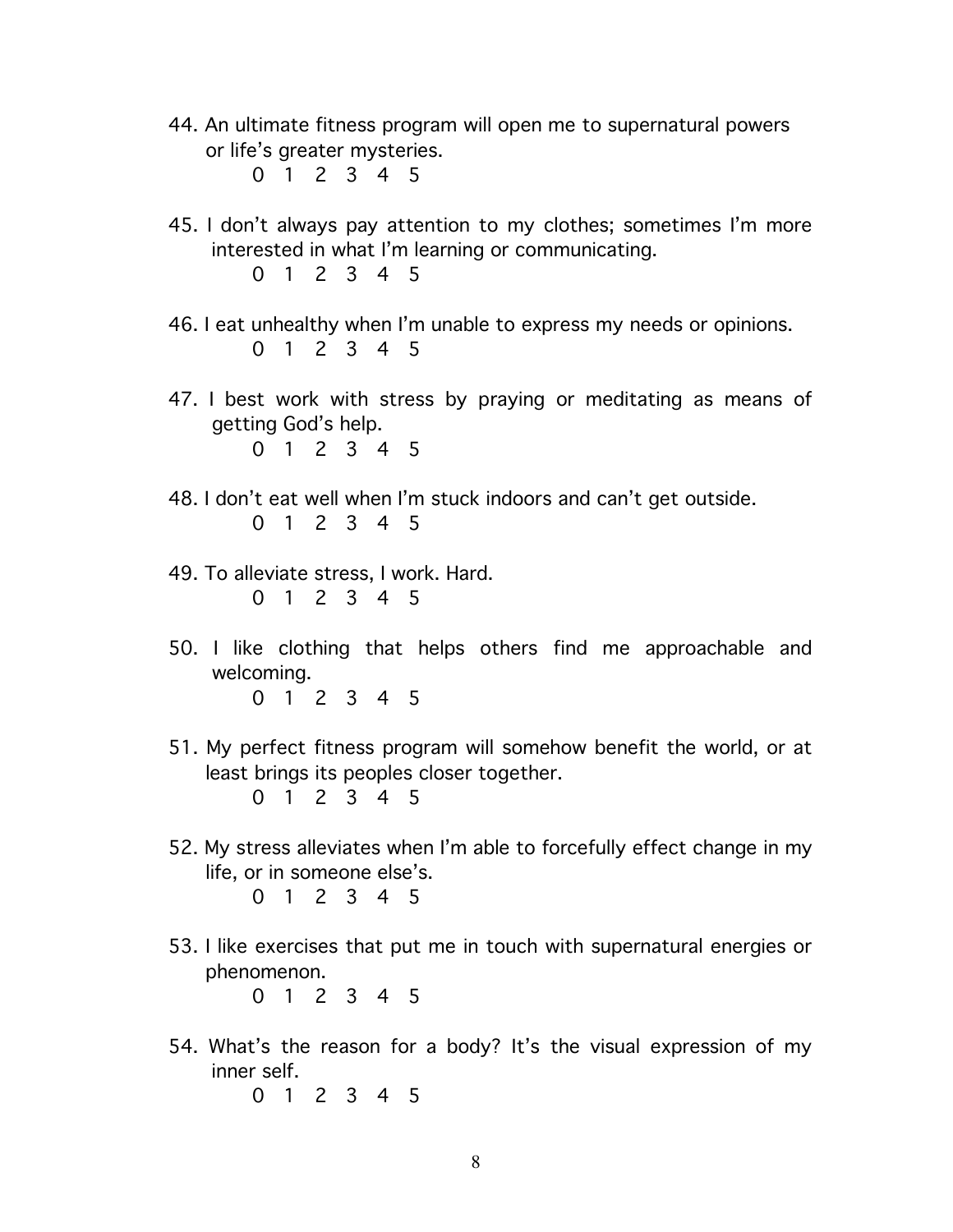- 55. To get rid of stress, I have to deal with my feelings. 0 1 2 3 4 5
- 56. Exercise is easiest if I'm praying or meditating. 0 1 2 3 4 5
- 57. I don't feed myself well if I think I've done something bad or unethical.

58. A good fitness program will clear my mind so I can stay organized and on-task.

0 1 2 3 4 5

- 59. I believe that clothing reflects someone's true personality, so I care about how I look – period.
	- 0 1 2 3 4 5
- 60. My main goal in a fitness program is to have the energy I need to be successful, such as in work, primary relationships, sex, and finances.

- 61. I like clothing that makes me look and feel like a powerful, take charge leader. 0 1 2 3 4 5
- 62. I like exercising best with other people. 0 1 2 3 4 5
- 63. I like exercise forms that teach specific cultural or spiritual concepts. 0 1 2 3 4 5
- 64. I deal with stress visually, such as by changing clothes or shopping. 0 1 2 3 4 5
- 65. What's the reason for a body? It holds my thoughts and mind. 0 1 2 3 4 5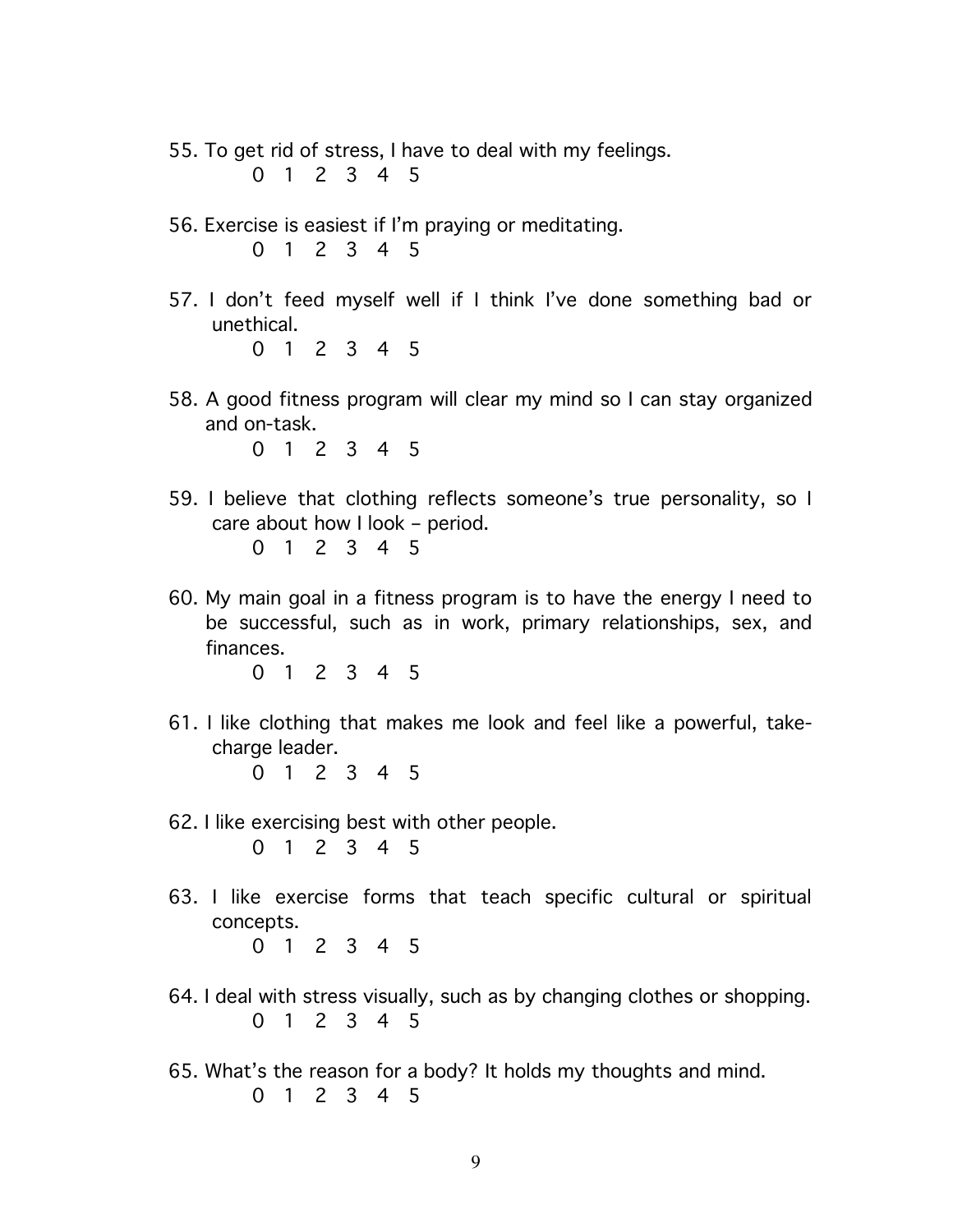66. I only like organic or natural clothing. 0 1 2 3 4 5

Scoring: Please add your scores in each of the eleven categories.

Category One: 1, 15, 26, 34, 49, 60 Category Two: 5, 19, 33, 39, 40, 55 Category Three: 8, 12, 23, 37, 58, 65 Category Four: 9, 18, 25, 38, 50, 62 Category Five: 7, 10, 28, 32, 45, 46, Category Six: 2, 13, 43, 54, 59, 64 Category Seven: 3, 21, 35, 47, 56, 57 Category Eight: 16, 17, 20, 24, 44, 53 Category Nine: 6, 27, 30, 36, 51, 63 Category Ten: 4, 22, 31, 42, 48, 66 Category Eleven: 11, 14, 29, 41, 52, 61

You will now fill out the following box.

First, translate each category as a chakra. Category one, for instance, represents the first chakra. Category two symbolizes the second chakra, and so on. Knowing this, list your chakras in the "Chakra Order Table" from highest to lowest numbers, writing in the scores.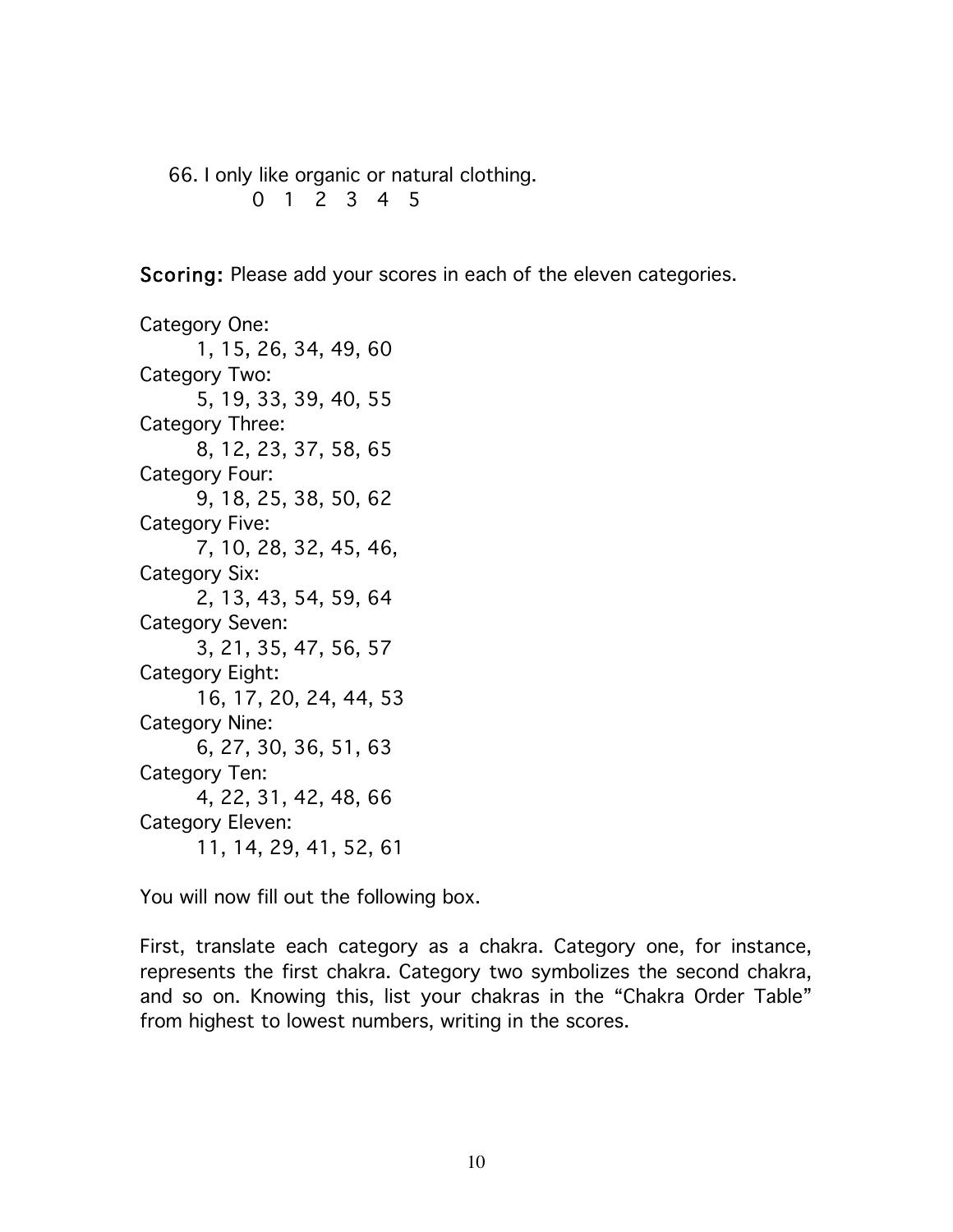For instance, let's say that your top score is a "30" and you have two categories with this number: category one and two. This means that your first and second chakras are in first place. Under "Place," put the word, "First." Under "Score," write "30." Under "Category/Chakra," write "First" and "Second."

Now let's say your next strongest chakra pertains to category five, with a score of 25. Under "Place," put "Second." Under "Score," write "25." Under "Category/Chakra," wrote "Fifth."

Continue with this exercise until you have accounted for every category or chakra.

| Place | Score | Category/Chakra |
|-------|-------|-----------------|
|       |       |                 |
|       |       |                 |
|       |       |                 |
|       |       |                 |
|       |       |                 |
|       |       |                 |
|       |       |                 |
|       |       |                 |
|       |       |                 |
|       |       |                 |
|       |       |                 |

Chakra Order Table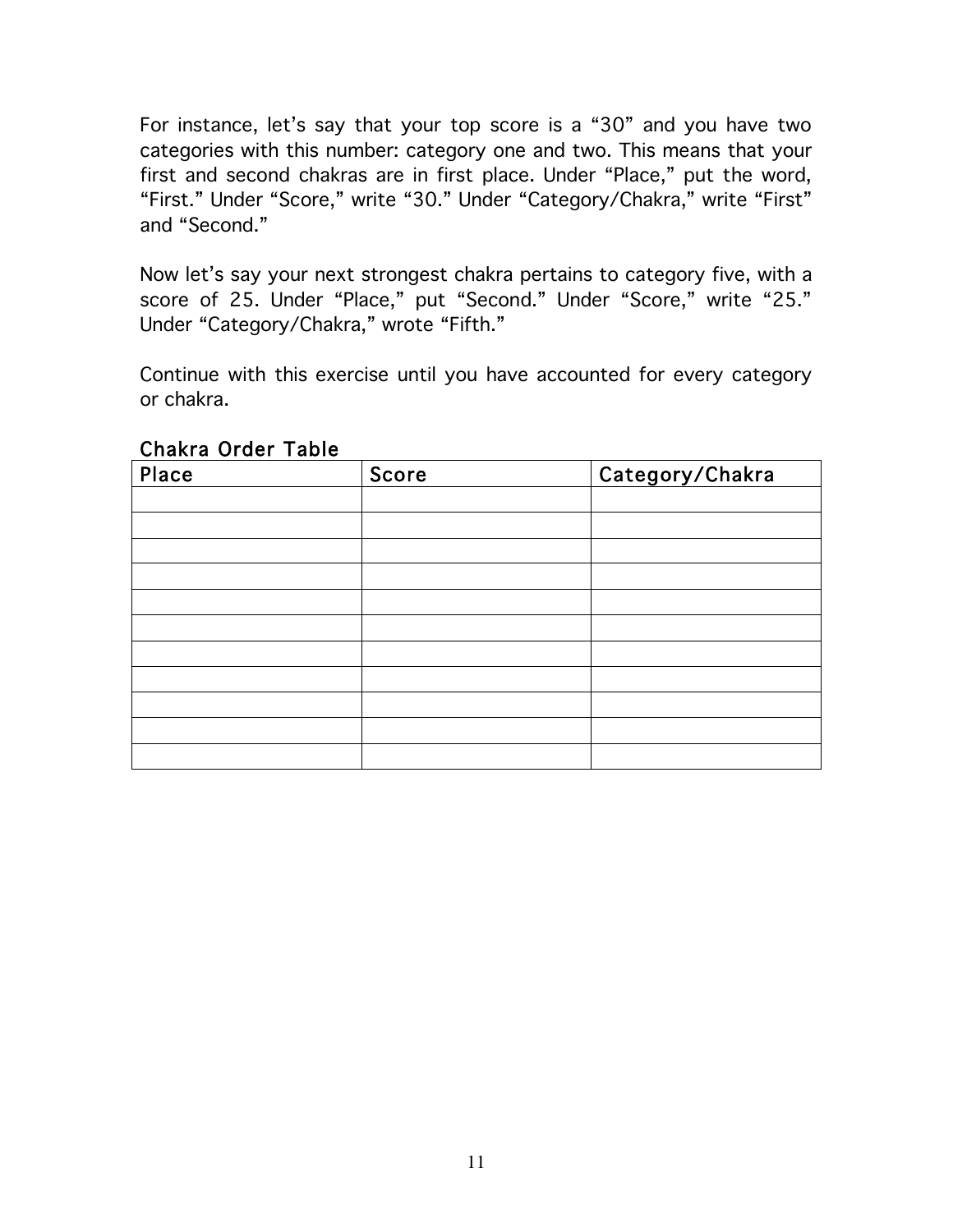#### Assessment

You are now ready to learn a little bit more about your unique personality and perfect body requirements. Read through the assessments of your strongest chakras, as revealed in the "Chakra Order Table." Some people have one strong chakra; others have several. Read through those that are highest in score to gain a sense of your true self and your perfect body needs. For more information about specific techniques for supporting your perfect body, please read Attracting Your Perfect Body Through the Chakras.

### Chakra One: Manifester

If anyone loves the physical body and world, it's you. You are the most primal and physical of all the chakra types. Why lie down if you can sit, sit if you can stand, or stand if you can run? That's your attitude in the world, as well. You see a challenge and you're not satisfied until you meet it. Drawn to material reality, you apply your intense and attuned physical resources and strengths to make money, build an empire, have great sex with an equally physical life partner, and move with ease in the world. You are your body and your body is you; therefore, your perfect body assures you complete freedom, connects you in relationship, and is your transportation for success.

Chakra Color: Your color is RED. Red represents power of movement and passion for life.

First Auric Field: Your first auric layer releases physical toxins and stress and attracts spiritual energy, which you convert to chemicals and raw energy to drive your toward success and pleasure. `

Chakra Development: This chakra activates in-uterus until 6 months of age. You are therefore most affected by issues of safety, security, worthiness, and deserving.

### Chakra Two: Feeler

Feelings express your soul, and connect your soul to your body. Among chakra types, you are the feeler. To you, every feeling is a unique universe, a mystery to explore, and an adventure in taste and texture. Feelings are the baseline of your intense creative abilities, which you offer as your spiritual gift to the universe.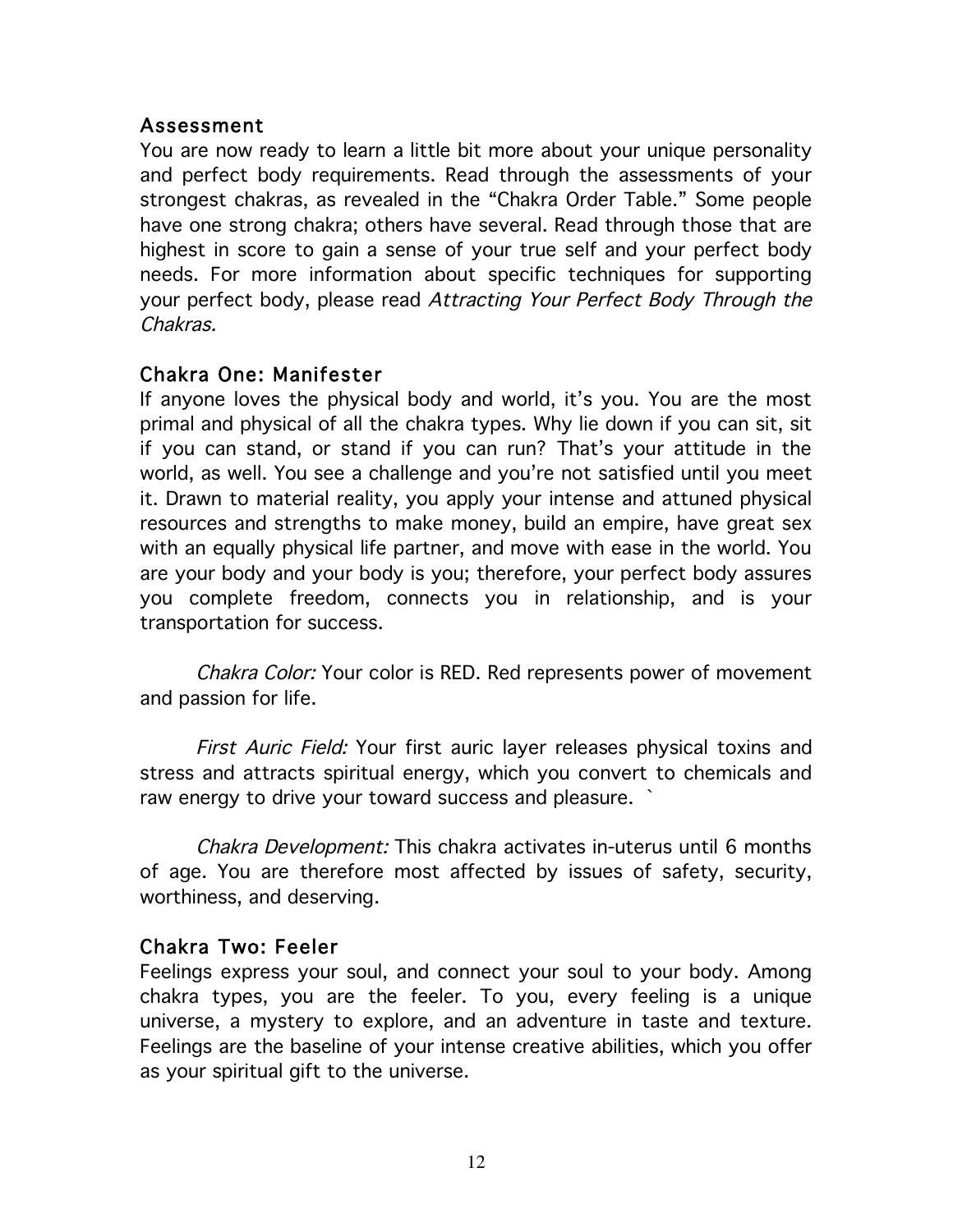Everything about your body is affected by your own and others' feelings. If you're happy, you'll like your body. If you're unhappy, you won't. If you or a loved one is emotionally upset, it might be hard for you to eat – or stop eating! Your body is a holographic representation of how you feel about yourself and what's important to you, therefore your perfect body is a conduit for emotional and creative expression. You are highly sensual, sensitive, and creative in nature, and find that everything physical stimulates a distinct emotional reaction. What you eat, how you exercise, and even what you wear needs to consistently keep you emotionally balanced and creatively attuned, or your health will suffer for it.

Chakra Color: Your color is ORANGE. Orange stimulates feelings, compassion between people, and innovative expression.

Second Auric Field: Your second auric field screen out negative feelings, shares positive feelings, and attracts others' feeling energies to you.

Chakra Development: The second chakra opens between age 6 months and 2 1/2 years. During this age you are strongly influenced by others' moods. Discordance can affect your ability to eat healthy, exercise, or feel good about your body at this and later ages.

### Chakra Three: Thinker

You are the person best described with a single word: Mindful. Information, data, and details fill your fantasies, and you are compelled to organize these bits and pieces of the world into streamlined systems. Capable of sorting the imperative from the imbecilic, you are "mindful," meaning you "mind" what your mind needs "to be full of." Your body is therefore extremely affected by the information that you feed it, as well as your ideas about food, exercise, health, and fitness. Your perfect body will keep your brain smart and your life on-task, as you go about organizing the universe (or your little pocket of it).

Chakra Color: Your color is YELLOW. Yellow reflects the joy of using information in a way that is logical and purposeful.

Third Auric Field: The third auric layer filters out unhealthy and incorrect psychic and sensory data, so you only acquire healthy and accurate information.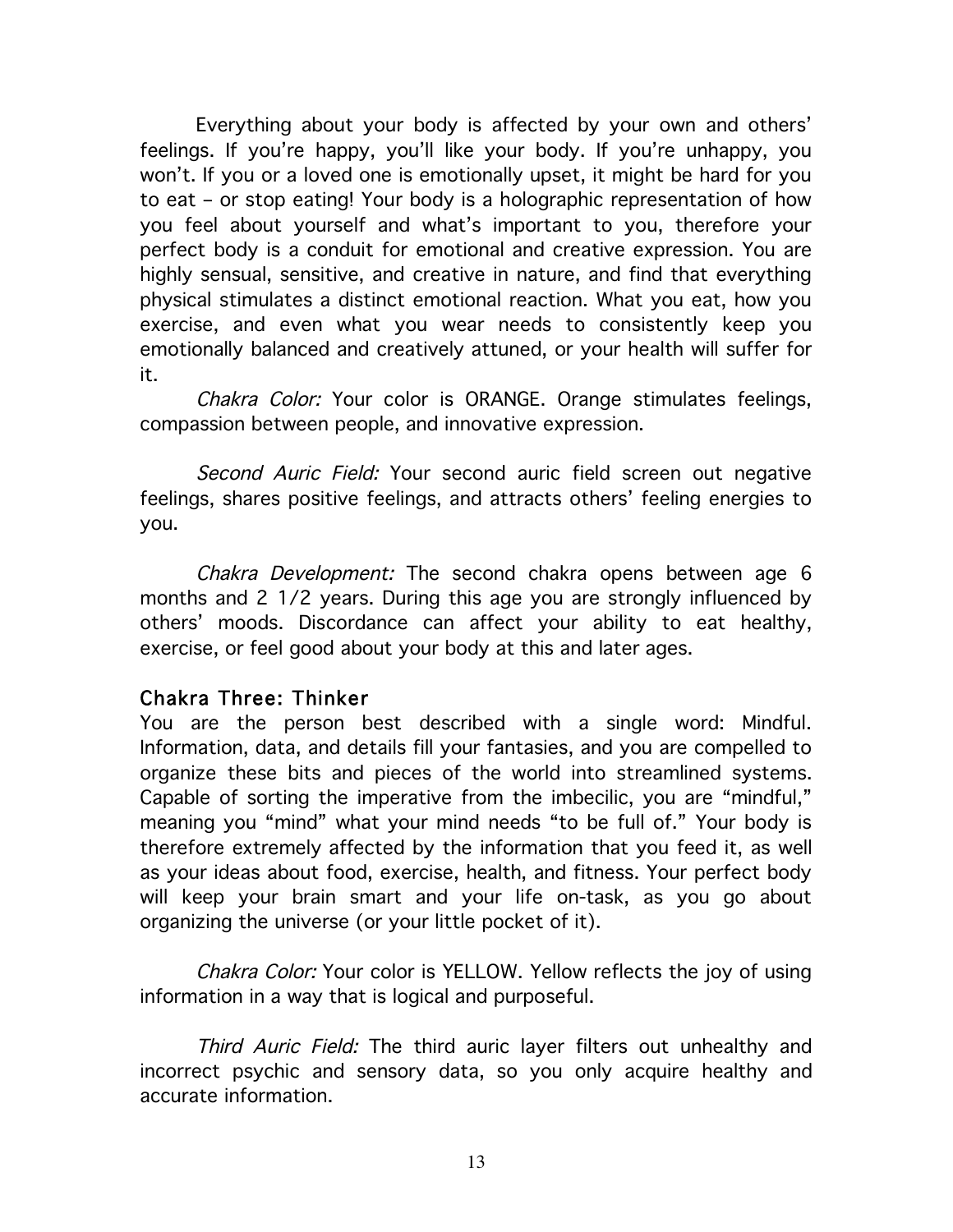Chakra Development: This chakra triggers between ages 2 1/2 and 4 1/2 years. These "power struggle" years are significant in that they affect self-esteem, self-confidence, and later success in the external world. Resultant internal beliefs and external actions establish lifelong patterns that are either physically healthy or unhealthy.

### Chakra Four: Relater

You are the heart of the chakra system, attuned to matters of love, healing, and relationship. If your relationships are undergoing smooth sailing, you'll be happy and hearty. When you are challenged by significant romantic, familial, work, or friendship-based problems, your physical health becomes compromised. As a healer, you have the capacity to help heal yourself or others in difficult times, but you have to establish good boundaries or you'll lose your own vital energy, and develop bodily problems.

Chakra color: Your color is GREEN. Green signifies the power to heal and change.

Fourth Auric Field: The fourth layer attracts healing energies and healthy relationships, while deflecting energies that are harmful. Essentially, it assures the giving and receiving of love.

Chakra Development: The fourth chakra is stimulated between age 4 1/2 and 6 1/2, key years for developing authentic relationships with family and peers. Lack of self-acceptance, rejection from others, abandonment from a parent, and other wounds involving relationship and love can cause a lack of self-love, therefore problems with taking care of your own health.

## Chakra Five: Communicator

Is there a conversationalist in the room? Someone who can hear a pin drop while on the phone with a friend, with Mozart blaring in the background? Then you're dealing with a Communicator, the well, communicator of the chakra system! Communicators are about learning, teaching, educating, listening, and when that's done, they start the communication process all over again. A pure Communicator will be physically healthy if allowed to share and learn.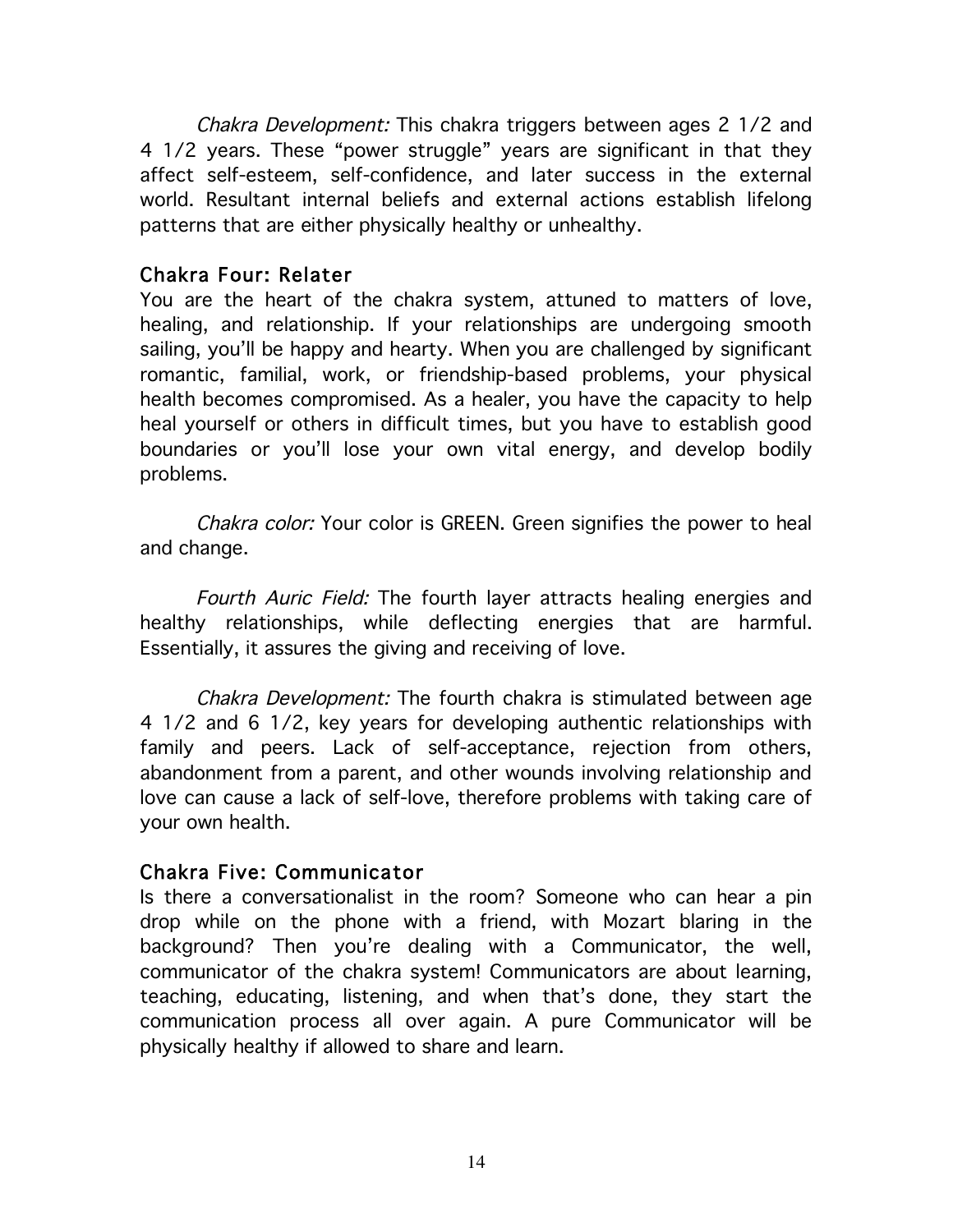Chakra color: Your color is BLUE. Blue reflects the giving and receiving of information for higher ends.

Fifth Auric Field: The fifth auric field sorts verbal data, opening you to higher wisdom and guidance and filtering harmful or inapplicable auditory information.

Chakra Development: The fifth chakra activates from ages 6 1/2 to 8 1/2, greatly increasing a child's potential for accessing higher information and guidance. Messages that compromise your capability or the acceptability of receiving, sharing, exchanging, or receiving personal or learned information can shut down this chakra and therefore, stifle spiritual development and physical health.

### Chakra Six: Visionary

True Visionaries lives up to the name. They are futuristic, strategic, and above all, imaginative. Your spiritual pursuits will always involve laying long-term plans that aimed at meeting long-range goals. Visual by nature, you will be highly attentive to your appearance.

Chakra color: Your color is PURPLE. Purple symbolizes majesty, and what could be more magical than peering into the future to make practical, here-and-now decisions?

Sixth Auric Field: This field snares potential futures and enables you to project them forward in your mind's eye. Upon seeing what is possible, you can then decide what is practical to do today.

Chakra Development: The sixth chakra awakens during ages 8 1/2 through 13. This period involves the formation of self-image, which is greatly affected by internalized projections from family, society, and the culture-at-large. All these players and your reactions to them factor into your body image, which affects every aspect of your physical well-being.

### Chakra Seven: Spiritualist

We'll preempt the "Chakra color" section by telling you right now that your color is white. What does white mean in the Western world? Purity, sanctity, honesty, integrity, and spirituality, all of which represent a Spiritualist's grounding values and serve as fodder for his or her spiritual purpose. If you are a Spiritualist, you are here to spread divinity. Your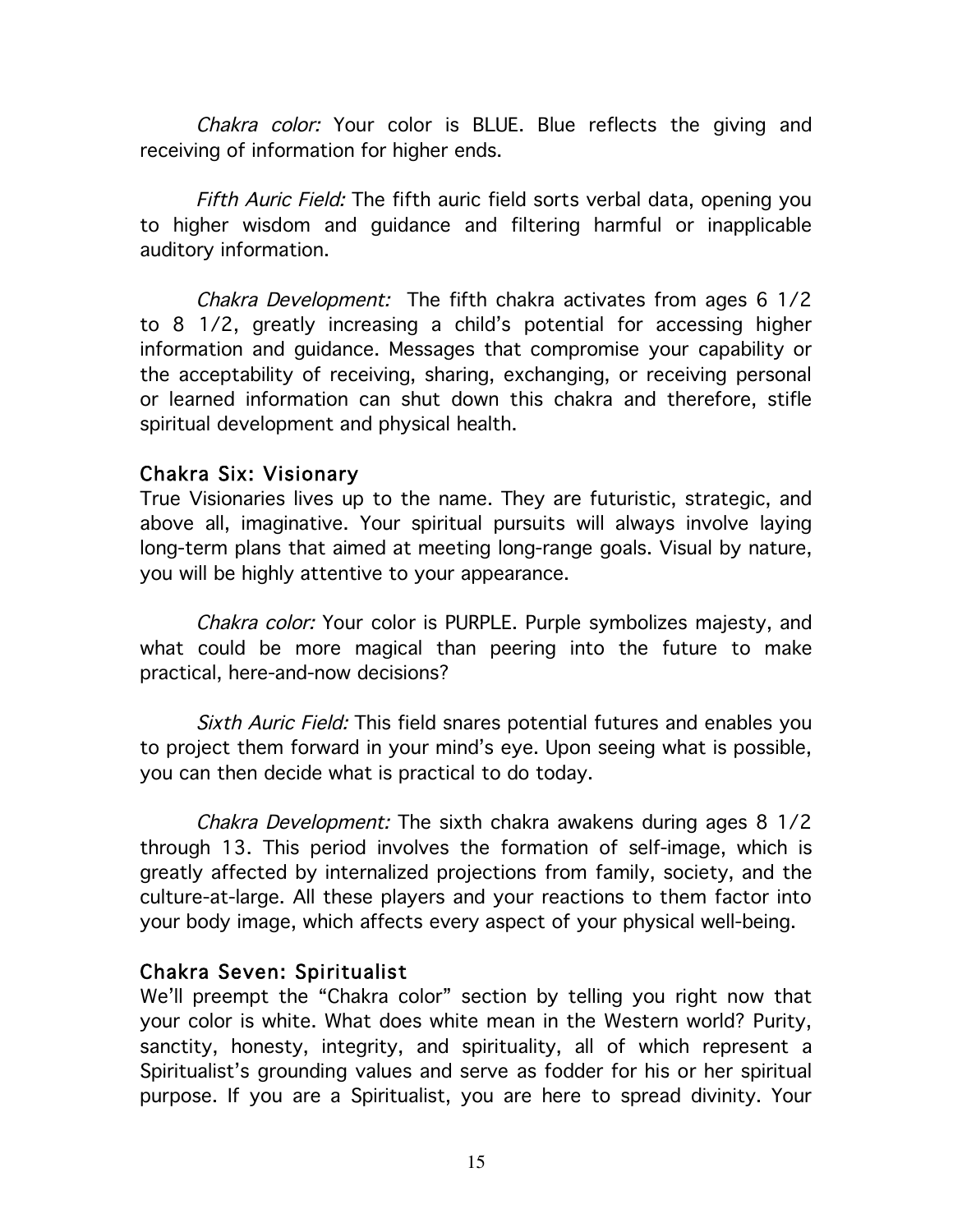body is therefore a means of serving a greater power. If you believe that your body is good, you'll be in good health; if bad, your health will suffer.

Chakra color: Your color is WHITE. White illuminates spiritual truths. Seventh Auric Field: The seventh auric layer is an access point to spiritual realms, spirits and ghosts, and energies of the Divine. Good health depends upon allowing in energies that match rather than don't match your personal spirit.

Chakra Development: The seventh chakra unlocks between ages 14 and 21, opening spiritual energies to help you heal from life's wounds and attract what you need to achieve your destiny.

## Eighth Chakra: Shaman

Shamans experience life inside out, upside-down, and turned-around. They are therefore considered life's masters of mystery, able to perceive what others cannot. Able to link worlds and dimensions, they unify nature, humankind, and the worlds of spirits, and their purpose always involves using these connections for healing self and others. Physically, shamans often utilize their bodies as conduits for healing or supernatural energies, and the rituals they use for their work therefore either adversely or positively affect their health.

Chakra color: Your color is BLACK or SILVER. Black represents the mystery of using negativity for positive reasons, while silver symbolizes the purity of providing information for the greater good.

Eighth Auric Field: The eight auric field links all dimensions, planes, and time periods into a center point. It then filters energies or entities that are needed from those that are unnecessary or harmful.

Chakra Development: The eighth chakra opens between ages 21 and 28, retriggering issues from your past and encouraging the development of potent magical gifts.

## Ninth Chakra: Idealist

Years ago, Coca Cola issued a television commercial using a song with these lyrics, "I'd like to teach the world to sing, in perfect harmony." Idealists are the world's harmonizers, desiring communion among people everywhere. As an Idealist, you can peer into the heart of a matter or the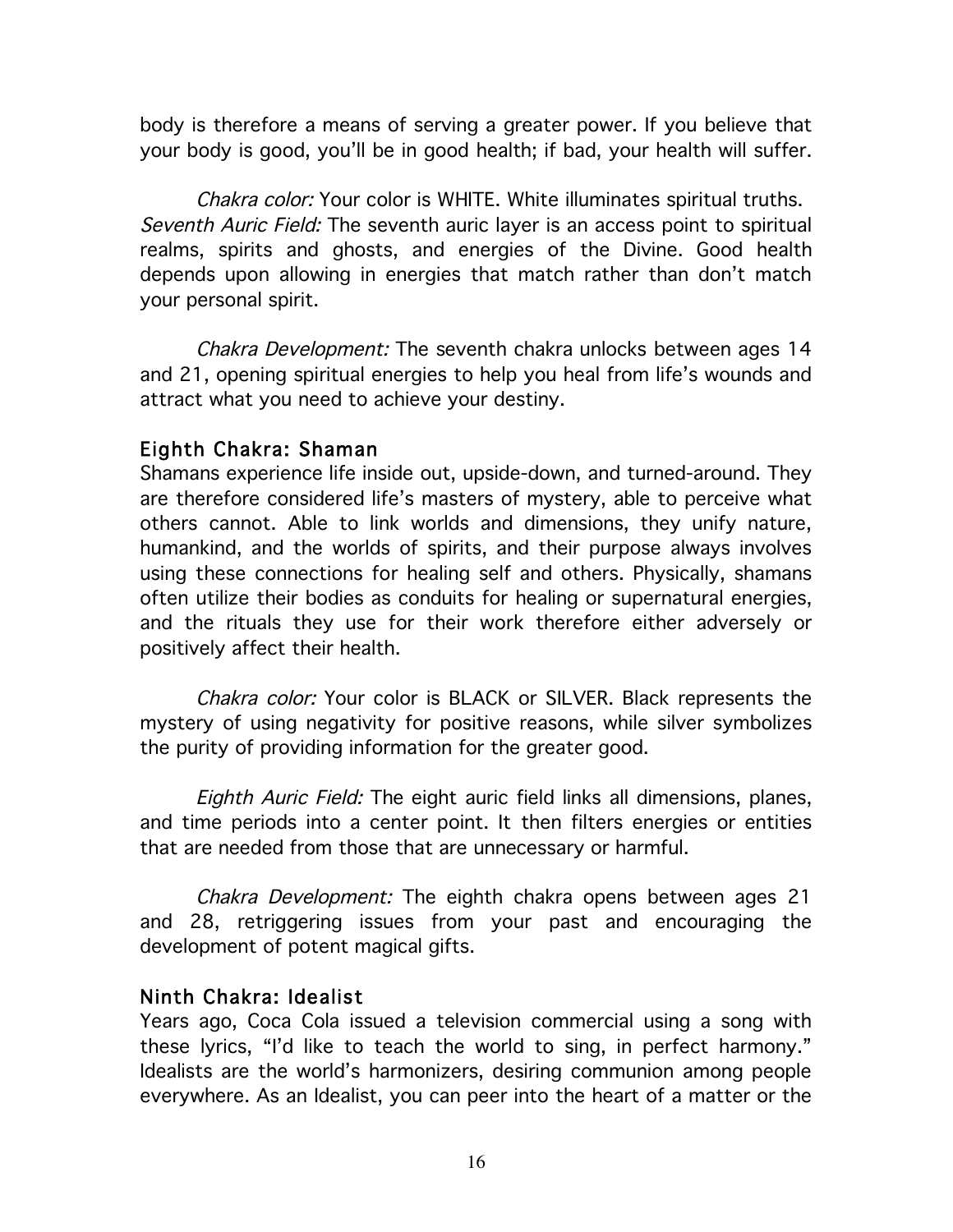soul of a person, and initiate action that can blend heart and soul. Your physical health will therefore be affected by the causes you pursue, and your ability to take care of yourself while taking care of others.

Chakra color: Your color is GOLD. Gold magnetizes love, infusing people and situations with grace and goodness.

Ninth Auric Field: The ninth field initiates contact with higher order beings, including Masters, Avatars, and saints, therefore drawing on entities and individuals that are supportive of humanity's continual development. Physically, it allows penetration of ideas or universal energies that attune the individual to the collective whole, and rejects energies that might harm the individual or a larger group.

Chakra Development: The ninth chakra activates first during preconception, selecting physical genes supportive of your soul purpose and life mission. It again rouses between ages 28 and 35, linking individuals to their soul purpose and spiritual helpers.

### Tenth Chakra: Naturalist

It's easy to spot a Naturalist. They're the people with Birkenstock sandals, organic cotton underwear, and sprouts on their sandwiches. Naturalists find Paradise in the world of Nature, preferring the great outdoors to the narrow confines of cement cities. A Naturalist's spiritual mission is always linked to the benefit of the environment, the home, or the wellness of natural beings. Attuned to Nature, a Naturalist's physical health is dependent upon the presence of natural rather than unnatural surroundings.

Chakra color: Your color is BROWN. Brown intimates Nature and all things natural.

Tenth Auric Field: The tenth field surrounds the skin and holds the programs for your "perfect body," as regulated by your spirit.

Chakra Development: The tenth chakra first connects during preconception, working with the ninth chakra to focus your physical genetics to match your soul purpose. It then reengages between ages 35 and 42 to help you ground your purpose in practical reality.